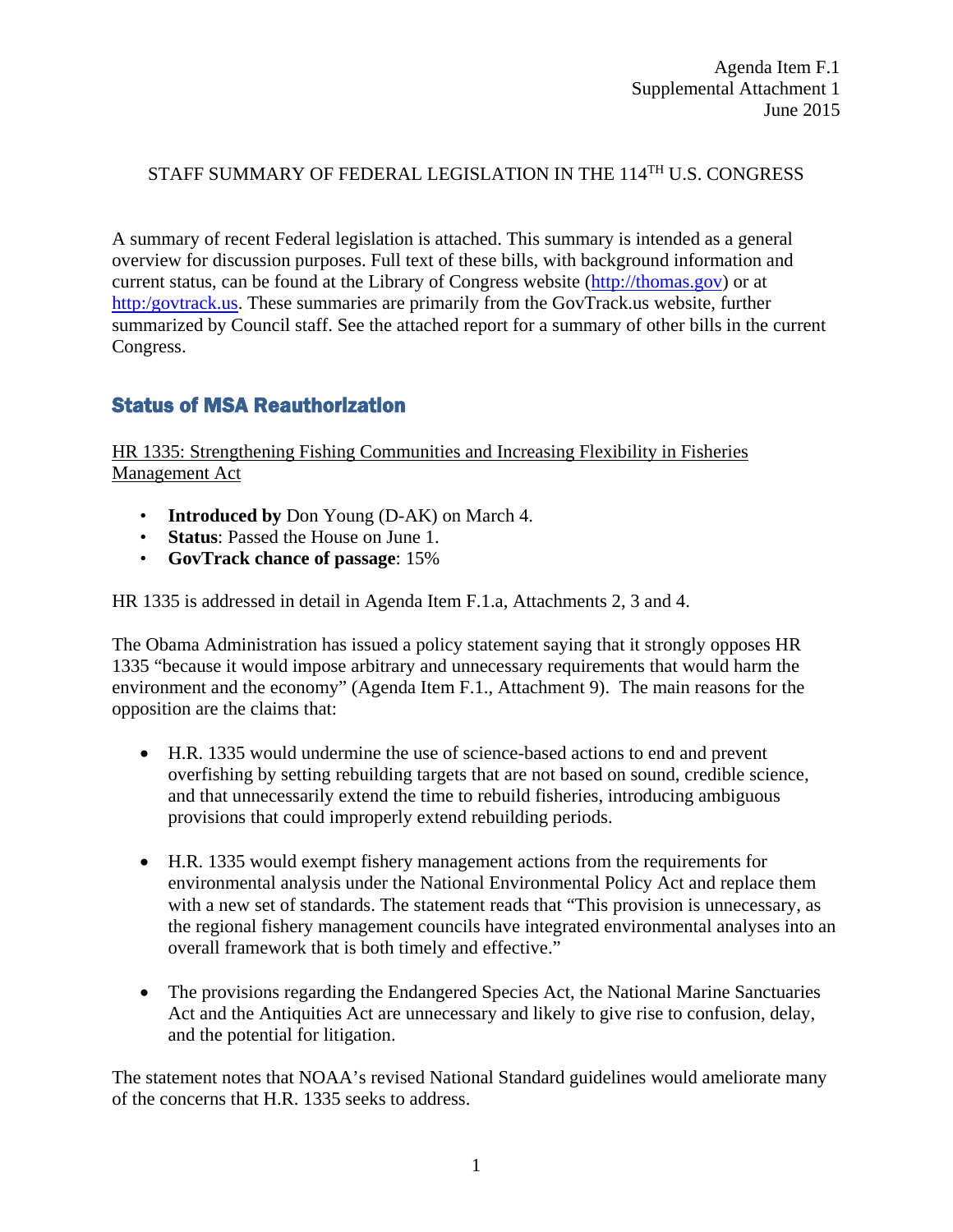#### S 1403: Florida Fisheries Improvement Act

- **Introduced by** Marco Rubio (R-FL) on May 20.
- **Status**: Introduced and referred to committee.
- **GovTrack chance of passage**: 8%

Despite its title, S 1403 is a broad MSA reauthorization bill that would affect all Councils. The bill is addressed in detail in Agenda Item F.1.a, Attachments 3 (revised), 4 (revised), and 10. The bill draws from the previous Begich/Rubio discussion draft introduced in the  $113<sup>th</sup>$  Congress.

Among other provisions, the bill adjusts rebuilding timelines, requires stock assessments for all FMP stocks (unless specifically exempted by the Secretary), creates exceptions for ACL requirements, and calls for greater incorporation of data from non-governmental sources.

#### HR 1826: Fishing Economy Improvement Act

- **Introduced by** Gregorio Sablan (Guam) on April 15.
- **Status**: Introduced but superceded by HR 1335.

This bill to reauthorize the MSA has been superceded by HR 1335; however, since these themes may reappear in a future MSA reauthorization bill, they are included here. The bill would:

- Define artisanal fishing and marine aquaculture.
- Ensure participation of U.S. territories in managing highly migratory species.
- Create shoreside fishing support grants as in HR 2012.
- Call for Councils to minimize staff travel as much as possible through the use of electronic communication (webinars), including for voting.
- Require the Secretary to determine that a fishery resource disaster exists for fisheries originating within California's Central Valley.
- Create essentially the same cooperative research program and A/V reporting requirements as HR 1335.
- Require Commerce, EPA and other agencies to submit report detailing a framework for permitting and regulating marine aquaculture, and recommending ways to ensure that such operations do not harm fisheries or ecosystems.
- Name the Fisheries Conservation and Management Fund after Zeke Grader.
- Amend the Western and Central Pacific Fisheries Convention Implementation Act to ensure representation of the U.S. Pacific territories, and make other changes aimed at increasing the influence of U.S. Pacific territories.
- Require a report on the Western Pacific Fishery Management Council accounting for all grant money received and distributed for the last 10 years, and involvement of Council staff in submitting petition to remove green sea turtle protections under the Endangered Species Act.
- Retain state management of Dungeness crab authority.
- Require Commerce to work with the U.S. Digital Service to modernize and streamline NMFS' fishery data collection, processing, storage, etc.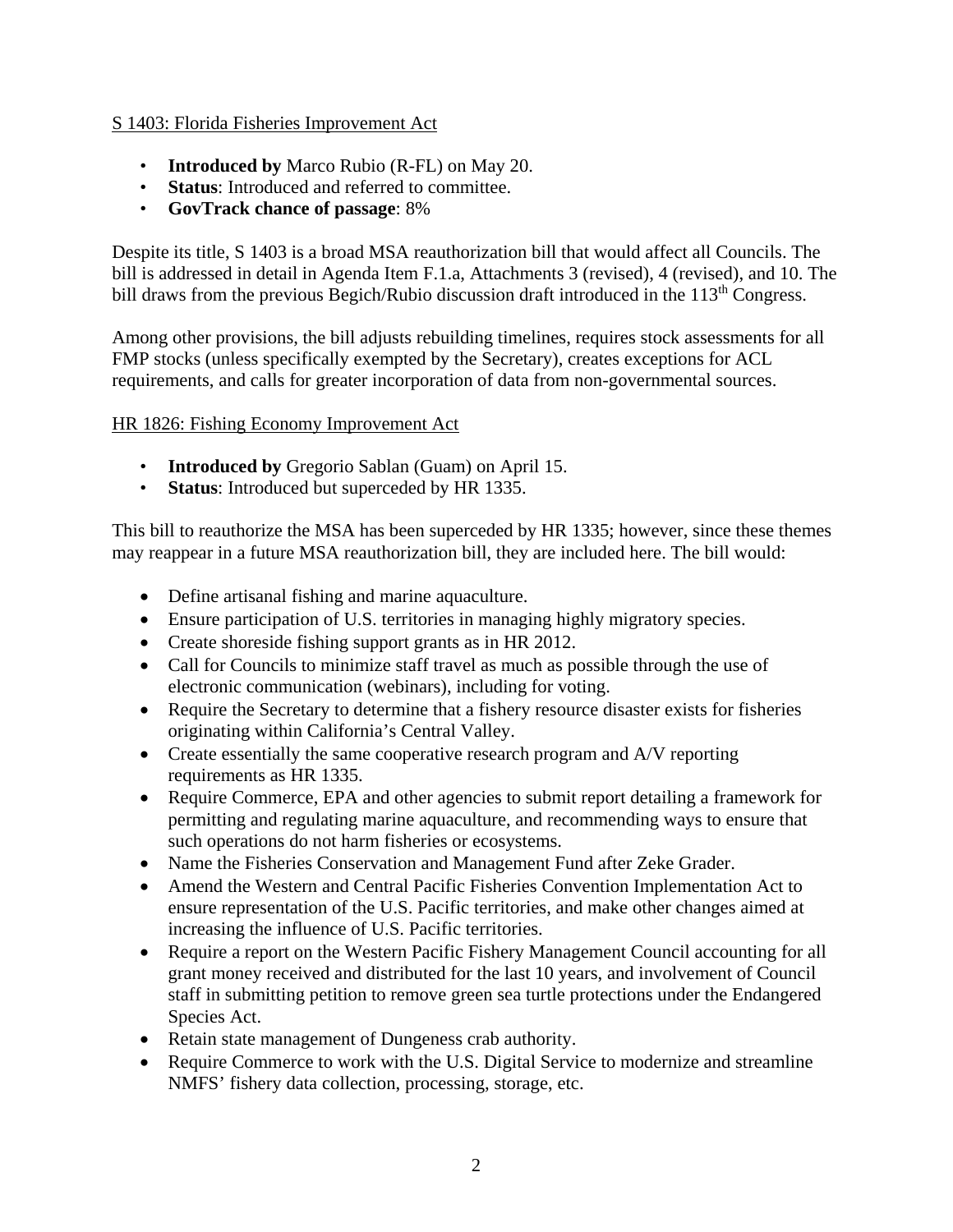#### HR 1207: Healthy Fisheries through Better Science Act

- **Introduced by** Robert Wittman (R-VA) on March 2.
- **Status**: Introduced; superceded in House by HR 1335; similar provisions included in S 1403

This bill would amend the MSA to require stock assessments on all fish managed under a Federal fishery management plan within 3-5 years, unless the Secretary determines such a stock assessment is not necessary. Includes measures to broaden the scope of data used in managing fisheries. Requires a cost reduction report from each Council identifying program goals and methods and discussing their cost-effectiveness.

HR 2012: To amend the Magnuson-Stevens Fishery Conservation and Management Act to authorize competitive grants to support programs that address needs of fishing communities.

- **Introduced by** William Keating (D-MA) on April 23.
- **Status**: Introduced but superceded by HR 1335.

This bill would create a competitive grant program to address the needs of fishing communities by providing health promotion and disease prevention services, financial planning education, supporting positive community response to tragedies at sea, and workforce development training. Any entity that provides shoreside support would be eligible. Requires the Secretary to conduct a demographic survey of commercial fishermen and their families to identify needs of fishing communities that can be addressed through the program.

## Observer Harassment and MSA Language

Recently, staff from the National Observer Program talked with Council staff about a recent case in which a deck boss was accused of assaulting, impeding and interfering with a West Coast Groundfish Observer Program observer. A judge in the U.S. District Court in Portland heard the case and ruled that while the deckboss did berate the observer and jabbed him with his finger, his actions did not rise to the force sufficient under the MSA.

The judge's ruling raised concern both for observer safety and for the quality of observer data if crews are allowed to interfere with the sampling. Observer Program staff indicated that removing the word "forcibly" from MSA language (Sec. 307(b)) in the next reauthorization would eliminate this case from being a precedent in future harassment cases. Council staff recommended this issue be brought before the Legislative Committee and other Council advisory bodies for discussion.

## Other Noteworthy Congressional Action since March

HR 1060: Sacramento Valley Water Storage and Restoration Act

- **Introduced by** Doug LaMalfa (R-CA) on February 25.
- **Status**: Referred to committee.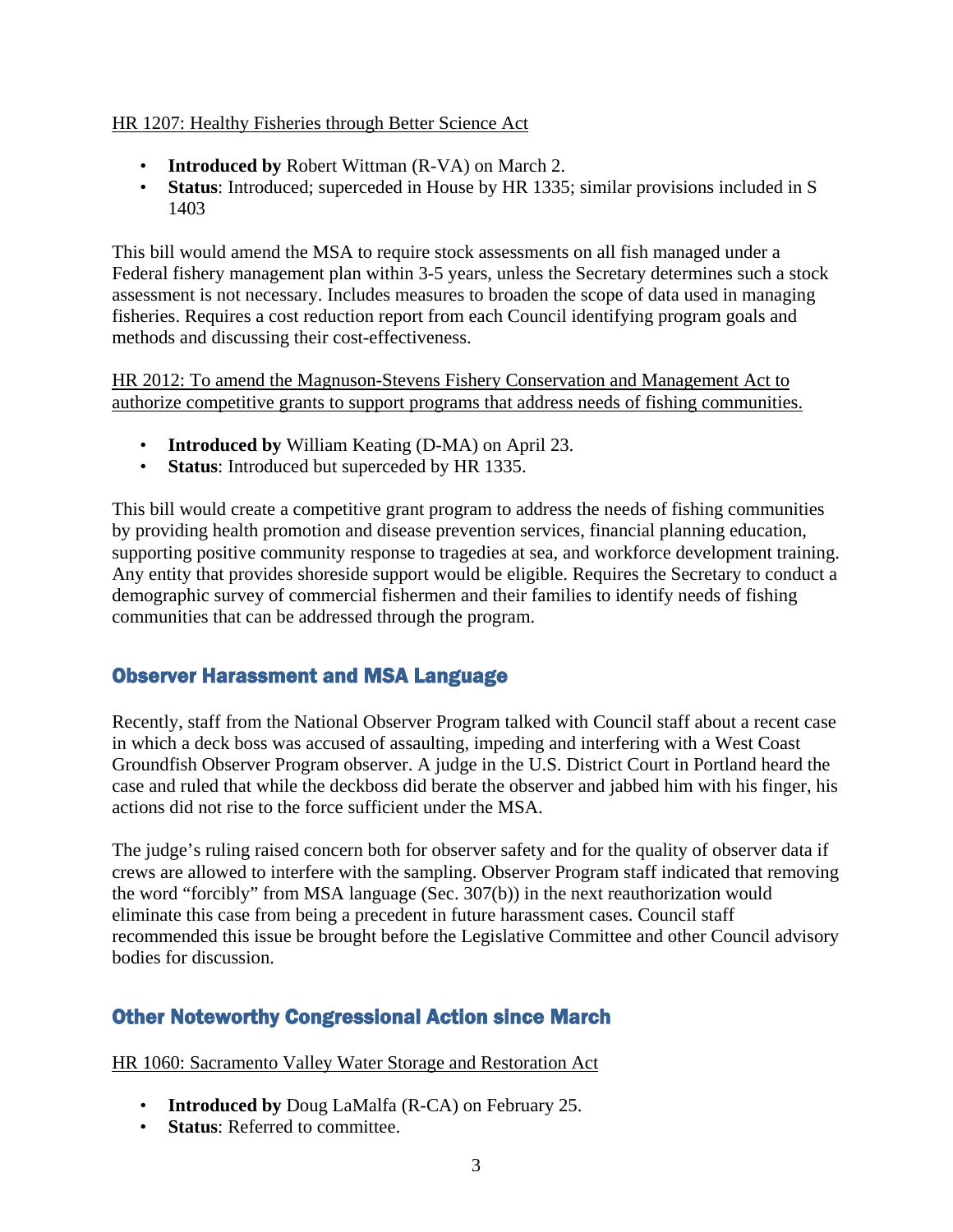#### • **GovTrack chance of passage**: 3%

This bill would accelerate the completion of a feasibility study of Sites Reservoir and authorize the project should it be found feasible. Located in Colusa and Glenn counties, Sites Reservoir is a proposed off-stream reservoir that would store as much as 1.8 million acre feet of water. The project is currently waiting for the California Water commission to allocate funding from last year's California water bond. The Sites Reservoir could store water during the winter and spring, when high flows from stream and tributaries below Shasta Dam often escape into the ocean. The stored water could be used to supplement Lake Shasta deliveries to keep its cold water in storage for use later in the summer, when water temperatures rise, or could release water to flush the Delta of saltwater when river flows dwindle. A portion of the project's water, up to 340,000 acrefeet, would also be used for agricultural, municipal and industrial water deliveries. Opponents say the project is too costly and would increase the state's water supply by only a fraction while harming fish populations and the environment. The Sacramento River Trust has expressed concerns, saying its water would go to the highest bidder, and not necessarily to the best (or most local) use.

HR 564: Endangered Salmon and Fisheries Predation Prevention Act

- **Introduced by** Jaime Herrera-Beutler (R-WA) on April 23.
- **Status**: Referred to committee.
- **GovTrack chance of passage**: 6%

This bill, a reintroduction of a Hastings bill in the 113th Congress, amends the Marine Mammal Protection Act of 1972 to reduce predation on endangered Columbia River salmon and other nonlisted species. The bill is the subject of a letter developed by the Salmon Advisory Subpanel (see agenda item F.1.a, Supplemental Attachment 11).

#### HR 1140: Federal Water Quality Protection Act

- **Introduced by** John Barrasso (R-WY) on April 30.
- **Status**: Referred to committee.
- **GovTrack chance of passage**: 10%

This bill would result in revising the definition of the term "waters of the United States." The EPA and the Corps of Engineers have proposed expanding the scope of Federal authority over land and water to encompass all water in a flood plain, manmade water management systems, and water that infiltrates into the ground or moves overland, and any water with a "significant nexus" to downstream water used by animals, insects, birds, and water storage. This would shift the focus of the Clean Water Act to habitat and water supply. HR 1140 would put a halt to this process and limit the Clean Water Act to traditional navigable waters and interstate waters, certain streams, and certain wetlands. Groundwater, isolated ponds, stormwater, wastewater, municipal water, agricultural water, converted cropland, certain small streams, and some restored areas would not be included. The bill is opposed by many major environmental groups.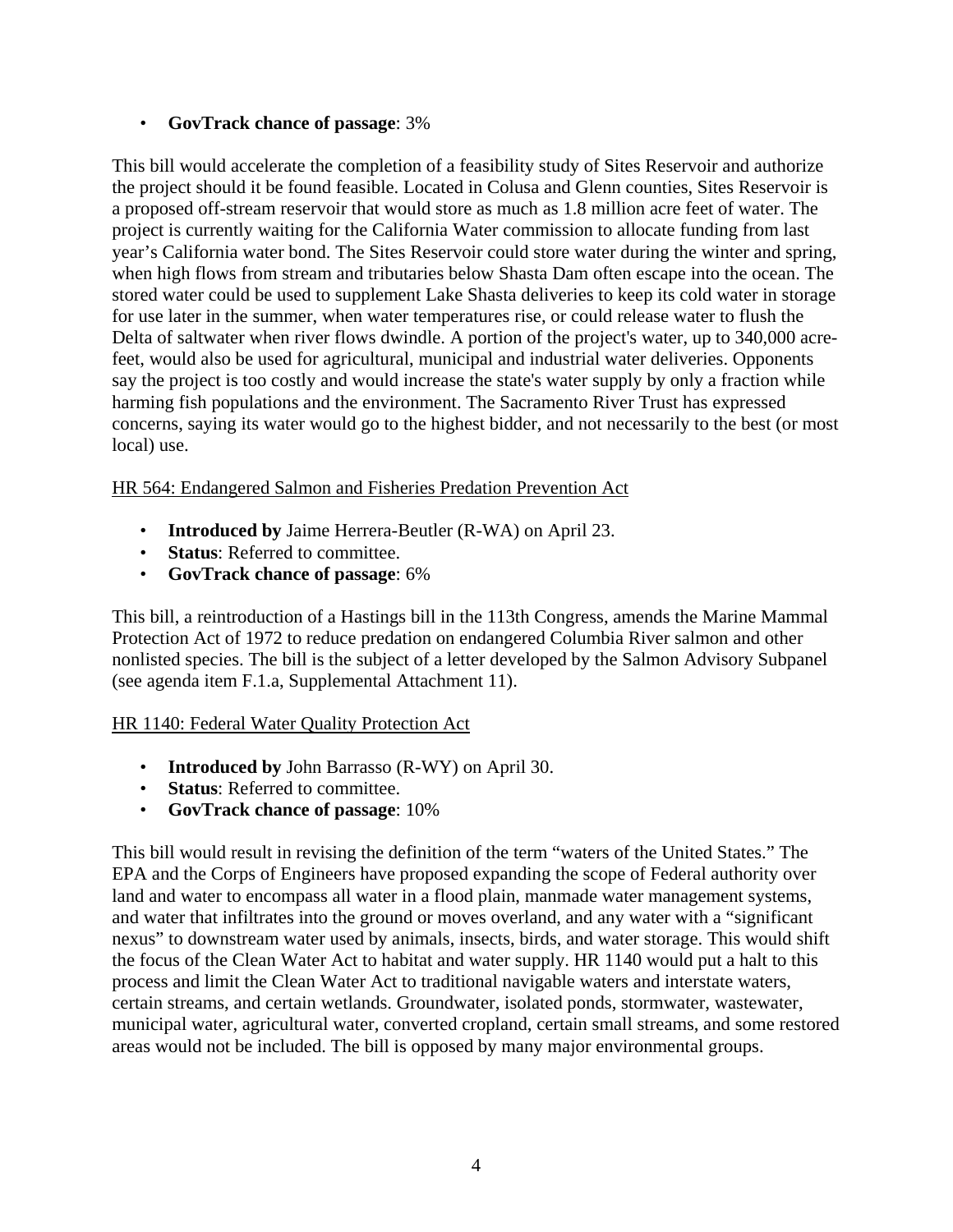#### HR 1987: Coast Guard Reauthorization Act

- **Introduced by** Duncan Hunter (R-CA) on January 27.
- **Status**: Passed House unanimously on May 18, 2015; referred to Senate committee.
- **GovTrack chance of passage**: 24%

In addition to many Coast Guard-related actions, HR 1987:

- Extends funding for the Newport helicopter indefinitely.
- Bars specified Federal shipping laws from establishing maritime liens on state or federal fishing permits. The bill specifies that a "fishing permit" shall not be treated as part of a vessel, or as an appurtenance or intangible of a vessel, for any purpose under Federal law. (Critics say this weakens the security of fishing industry creditors when the value of a vessel lies primarily in its permits)
- Requires the Secretary to establish a voluntary alternative safety compliance program for fishing vessels or fish tender vessels (or both) that are at least 50 feet overall in length, and not more than 79 feet overall in length, and built after July 1, 2013.

#### HR 2106: Fisheries Investment and Regulatory Relief Act

- **Introduced by** Rep. Frank Guinta (R-NH) on April 29, 2015; one cosponsor
- **Status**: Introduced and referred to committee.
- **GovTrack chance of passage**: 6%

This bill would amend the Saltonstall-Kennedy Act to create an annual competitive grant program for fisheries-related projects, and require each Council to create "Fishery Investment Committees." These committees would develop regional fishery investment plans, review grant applications and projects to implement their plans, and make recommendations to the Council on grants and projects to implement. Membership would be similar to the makeup of the Council.

The Fishery Investment Plan would identify critical research, conservation, and management needs and corresponding actions to facilitate rebuilding and maintaining healthy fish populations, consistent with the Council's research and data needs plans. Areas of investment might include stock surveys and assessments, cooperative research, electronic monitoring, data collection in recreational fisheries, socioeconomic impacts of fishery management decisions, financial assistance and investment in fishermen and fishing communities, capacity reduction, buybacks, investments in community fishing associations, improving value of fish landed, conservation engineering technologies, habitat restoration, and other areas. Plans would be updated and submitted to the Secretary of Commerce every five years.

#### HR 2168 and S 1143: West Coast Dungeness Crab Management Act

- **Introduced by** Jaime Herrera-Beutler (R-WA) and Maria Cantwell (D-WA) on April 30, 2015.
- **Status**: Introduced and referred to committee.
- **GovTrack chance of passage**: 3-6%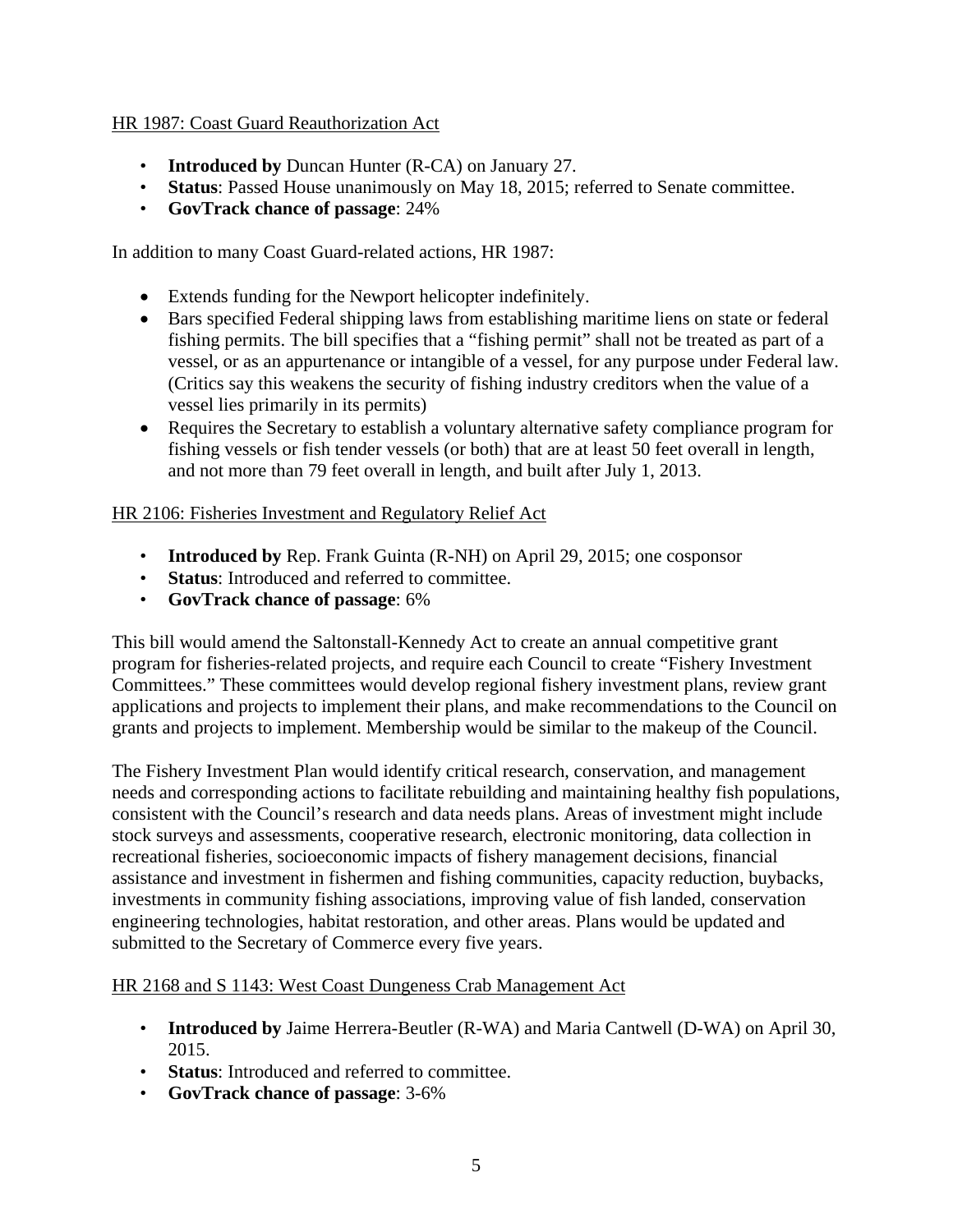These identical bills would make the current Dungeness crab fishery management regime permanent.

#### S 1334 and HR 774: Illegal, Unreported, and Unregulated Fishing Enforcement Act of 2015

- **Introduced by** Lisa Murkowski (R-AK) and Madeleine Bordallo (Del-Guam) on May 13 and Feb. 5, 2015, respectively.
- **Status**: Both bills have been reported by committee.
- **GovTrack chance of passage**: 26%, 24%

The Legislative Committee and Council discussed HR 774 in March, 2015, resulting in a March 24 letter from the Council to the chairman and ranking member of the House Committee on Natural Resources. The letter commented on the Council's support for the provisions in HR 774 addressing illegal, unreported, and unregulated fisheries, the recommendation to appoint a Pacific Council member to the Inter-American Tropical Tuna Commission, and provisions implementing the Antigua convention.

S. 1334 was slightly changed in committee. It now contains a section that would allow the Secretary to deny port privileges or prohibit imports from Commission members who do not comply with the Commission's conservation and management measures. It also contains transparency requirements for the Scientific Advisory Subcommittee.

# Hydropower Bills

A suite of bills to streamline the Federal Energy Regulatory Commission process have been introduced or are being discussed. Proponents say the bills would allow faster licensing for needed hydropower projects; opponents say they open the way for a hydropower free-for-all that would dam up rivers despite the needs of fish, recreation and other river uses.

## Hydropower Regulatory Modernization Act (Discussion Draft)

Cathy McMorris Rodgers (R-WA) released this discussion draft on April 24. The bill strengthens FERC's authority over hydropower in general, streamlines the FERC process and environmental review of projects, and accelerates FERC licensing for existing and new development by not requiring a license for projects smaller than five megawatts. It also makes the FERC timeline more rigid, with less likelihood of flexibility for other Federal and state involvement. It requires regulators to consider the need for fish pathways on par with energy policy, flooding and other environmental concerns; but it also makes current environmental conditions the baseline when assessing impacts of certain projects. The bill emphasizes the use of existing data and restricts collection of new data in certain circumstances. It allows extension of licenses for another 70 years if there is a major investment in construction, environmental upgrades or capacity, and allows informal meetings with FERC staff without public notice.

Environmental NGOs are concerned about the bill, claiming it would encourage more development of hydropower at the expense of fish, recreation, and other river uses. There are concerns that the bill would reduce environmental flows, remove fish passage and minimum instream flow requirements for aquatic species, and prevent the removal of obsolete dams. They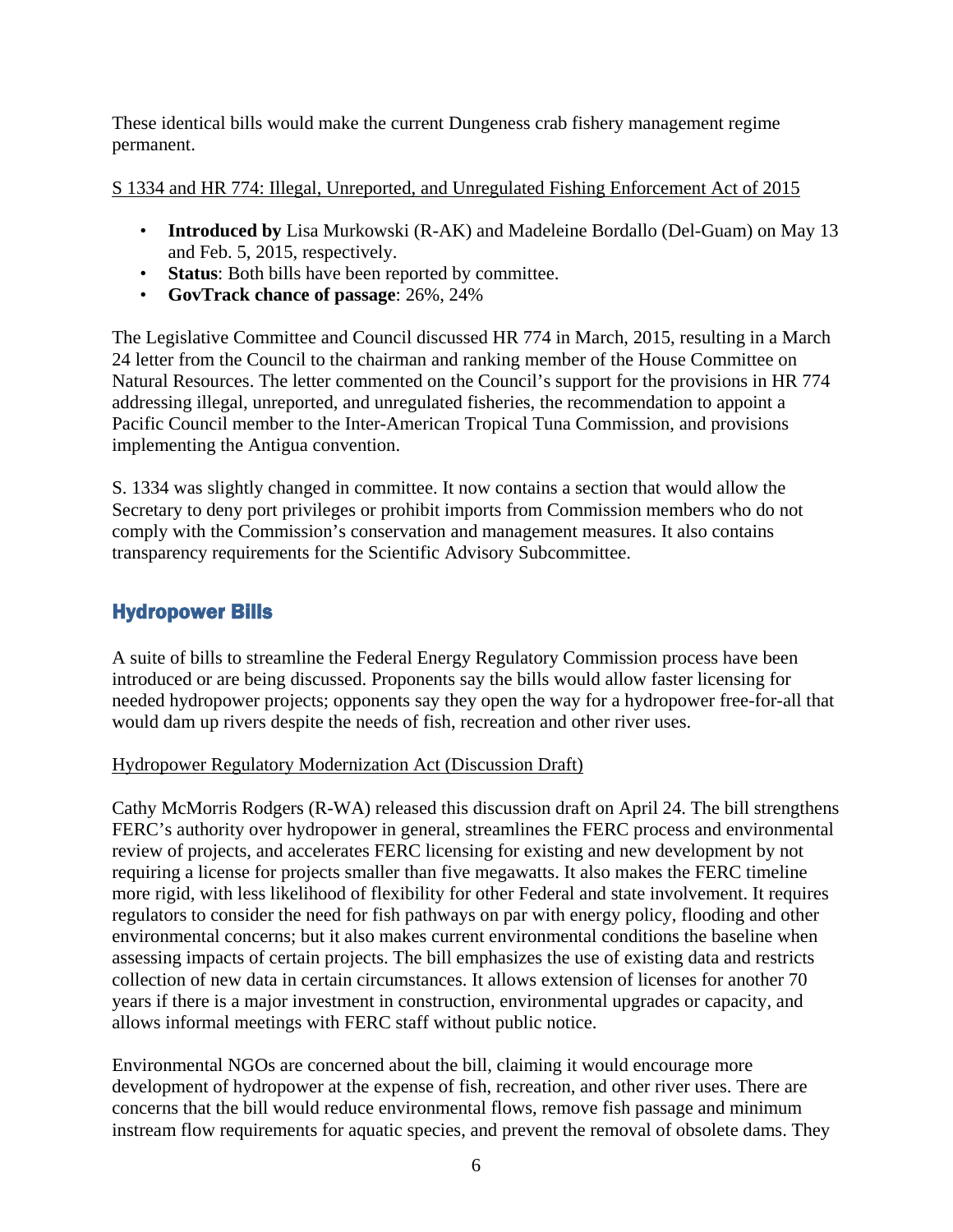also say it would provide special treatment and incentives for hydropower that are not enjoyed by any other energy sector. The bill comes after the Department of Energy set a goal last year to double hydropower production by 2030.

A similar bill has been introduced in the House by Fred Upton (R-MI); and the Small Hydro Act of 2015 (S 1338) expedites or exempts permitting for small hydro projects under five megawatts or located at non-power dams, but does not include the other provisions of the Rodgers discussion draft.

S 1236: Hydropower Improvement Act

- **Introduced by** Lisa Murkowski (R-AK) on May 6
- **Status**: Referred to committee.
- **GovTrack chance of passage**: 30%

This brief bill, which was part of a package of small energy bills introduced by Senator Murkowski, streamlines the regulatory processes for licensing hydropower projects. The bill designates FERC as the lead agency to set a binding schedule and coordinate all needed Federal authorizations; requires a resource agency's conditions to pertain to the actual hydropower project; designates FERC Administrative Law Judges to hear trial-type hearings, and make a number of changes to the hearing process. The bill also directs FERC to compile and make public a comprehensive collection of studies and data and to use existing studies if practicable.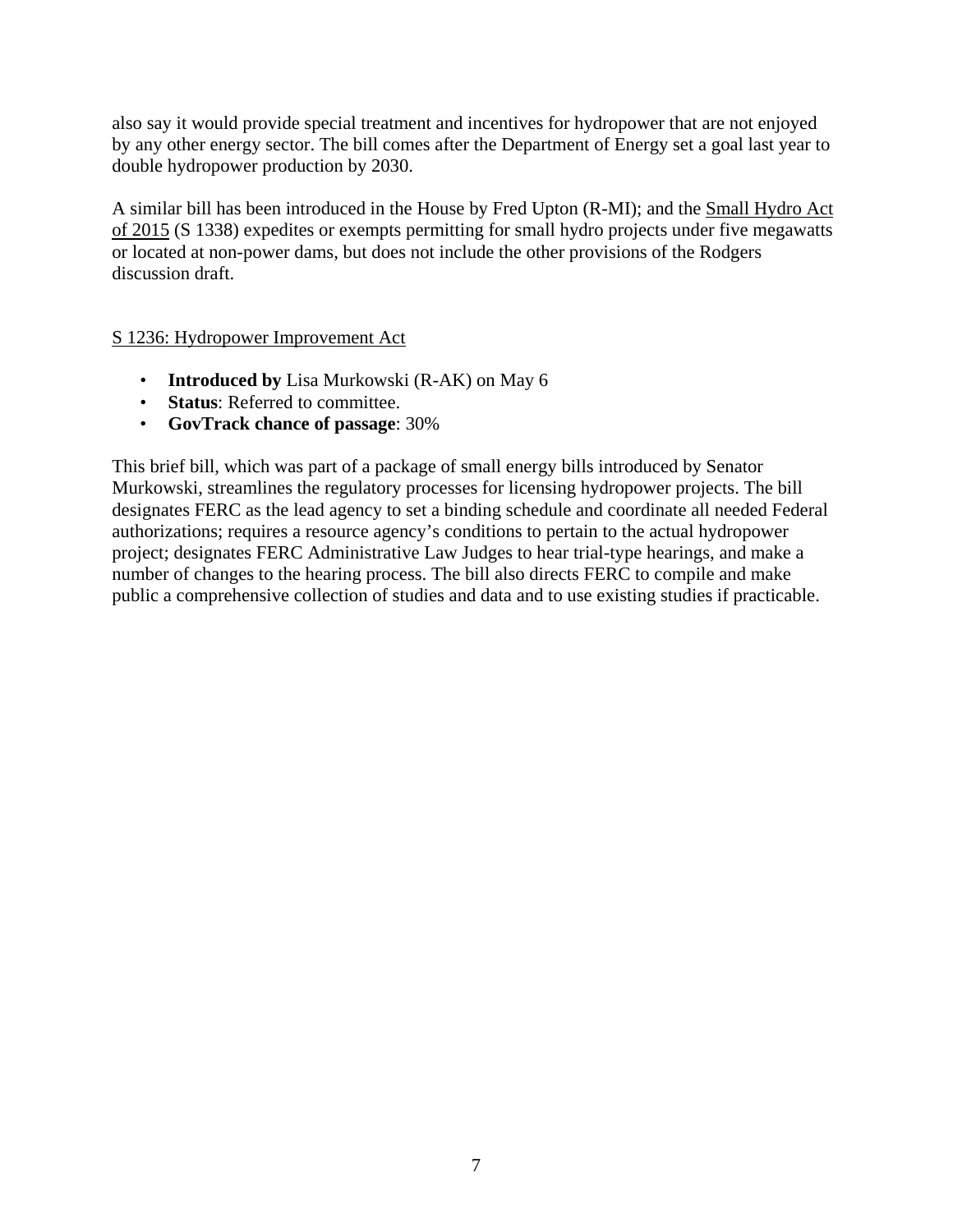# Fishery Bills in the 114th Congress (and Selected State Bills)

Tracked for their relevance to MSA reathorization, precedent‐setting potential, or indirect impact on Council‐managed fisheries.

| <b>Bill No</b>               | Title                                                                                    | Summary or Title                                                                                                                                                                                                                                        | Introduced by                 | Chance*      |
|------------------------------|------------------------------------------------------------------------------------------|---------------------------------------------------------------------------------------------------------------------------------------------------------------------------------------------------------------------------------------------------------|-------------------------------|--------------|
| <b>California state bill</b> |                                                                                          |                                                                                                                                                                                                                                                         |                               |              |
| <b>AB 226</b>                | <b>Pacific to Plate</b>                                                                  | Makes it easier for commercial fishermen to sell<br>fish at farmers' markets. Allows fishermen's<br>markets to operate as food facilities; allows fresh<br>fish to be cleaned for direct sale; streamlines<br>permitting process.                       | Toni Atkins (Cal<br>Assembly) |              |
| Introduced                   | 2/3/2015                                                                                 |                                                                                                                                                                                                                                                         | Last updated                  | 5/21/2015    |
| Status                       | Referred by committee;<br>in California senate.                                          |                                                                                                                                                                                                                                                         | Priority                      | C            |
| <b>House</b>                 |                                                                                          |                                                                                                                                                                                                                                                         |                               |              |
| <b>HR 291</b>                | <b>Water in the 21st</b><br>Century Act (W21) (see<br>also S 176)                        | Sets up \$1.95 billion in loans and grants over 5<br>years for water recycling, storm water capture and<br>treatment, ground water management and water<br>infrastructure projects. Sets aside \$6 million to<br>study the feasibility of desalination. | Grace Napolitano<br>$(D-CA)$  | 1%           |
|                              |                                                                                          |                                                                                                                                                                                                                                                         |                               |              |
| Introduced                   | 1/13/2015                                                                                |                                                                                                                                                                                                                                                         | Last updated                  | 6/2/2015     |
| Status                       | Reintroduced                                                                             |                                                                                                                                                                                                                                                         | Priority                      | $\mathsf{C}$ |
| <b>HR330</b>                 | <b>Marine Access and State</b><br><b>Transparency (see also</b><br>HR 900, S 437, S 228) | Requires congressional approval of national<br>monuments and restrictions on the use of national<br>monuments, to establish requirements for<br>declaration of marine national monuments.                                                               | Don Young (R-AK)              | 10%          |
| Introduced                   | 1/13/2015                                                                                |                                                                                                                                                                                                                                                         | Last updated                  | 6/2/2015     |
| <b>Status</b>                | Referred to House<br><b>Natural Resources</b><br>Committee                               |                                                                                                                                                                                                                                                         | Priority                      | C            |
| <b>HR337</b>                 | <b>Maritime Lien Reform</b><br>Act (included in HR 1987)                                 | Limits maritime liens on fishing permits. (Included<br>in Coast Guard Reauthorization Act).                                                                                                                                                             | Don Young (R-AK)              | 2%           |
| Introduced                   | 1/13/2015                                                                                |                                                                                                                                                                                                                                                         | Last updated                  | 6/2/2015     |

Page 1 of 9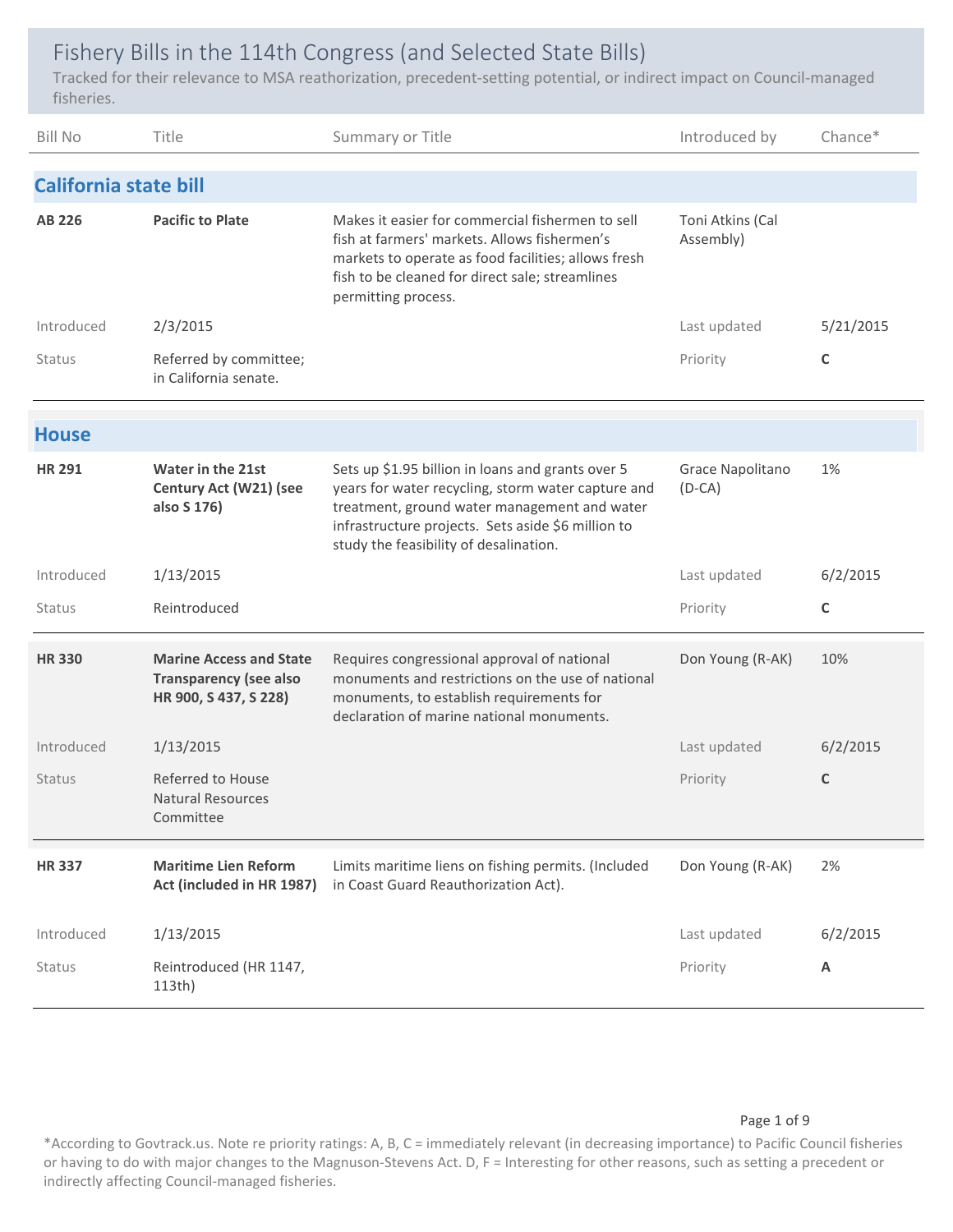| <b>Bill No</b> | Title                                                                                                                          | Summary or Title                                                                                                                                                                                                                                                  | Introduced by                                                   | Chance*     |
|----------------|--------------------------------------------------------------------------------------------------------------------------------|-------------------------------------------------------------------------------------------------------------------------------------------------------------------------------------------------------------------------------------------------------------------|-----------------------------------------------------------------|-------------|
| <b>HR 393</b>  | <b>Untitled (Labeling of</b><br>GMO fish)                                                                                      | Amends the Federal Food, Drug, and Cosmetic Act<br>to require labeling of genetically engineered fish.                                                                                                                                                            | Don Young (R-AK)                                                | 2%          |
| Introduced     | 1/14/2015                                                                                                                      |                                                                                                                                                                                                                                                                   | Last updated                                                    | 6/2/2015    |
| <b>Status</b>  | Reintroduced                                                                                                                   |                                                                                                                                                                                                                                                                   | Priority                                                        | D           |
| <b>HR394</b>   | <b>Prevention of</b><br><b>Escapement of</b><br><b>Genetically Altered</b><br><b>Salmon in the United</b><br><b>States Act</b> | Resubmittal of HR 1667, discussed in June 2013.<br>Adds DeFazio as a co-sponsor.                                                                                                                                                                                  | Don Young (R-AK)                                                | 9%          |
| Introduced     | 1/14/2015                                                                                                                      |                                                                                                                                                                                                                                                                   | Last updated                                                    | 6/2/2015    |
| <b>Status</b>  | Reintroduced                                                                                                                   |                                                                                                                                                                                                                                                                   | Priority                                                        | $\mathsf C$ |
| <b>HR 528</b>  | <b>Recreational Fishing and</b><br><b>Hunting Heritage and</b><br><b>Opportunities Act</b>                                     | Directs Federal public land management officials to<br>exercise their authority under existing law to<br>facilitate use of and access to Federal public lands<br>for fishing, sport hunting, and recreational<br>shooting.                                        | Dan Benishek (R-<br>MI)                                         | 12%         |
|                |                                                                                                                                |                                                                                                                                                                                                                                                                   |                                                                 |             |
| Introduced     | 1/26/2015                                                                                                                      |                                                                                                                                                                                                                                                                   | Last updated                                                    | 6/2/2015    |
| <b>Status</b>  | Reintroduced                                                                                                                   |                                                                                                                                                                                                                                                                   | Priority                                                        | D           |
| <b>HR 564</b>  | <b>Endangered Salmon and</b><br><b>Fisheries Predation</b><br><b>Prevention Act</b>                                            | Amends the MMPA to reduce predation on<br>endangered Columbia River salmon and other<br>nonlisted species, and for other purposes. Identical<br>to Hastings bill submitted in 113th Congress.                                                                     | Kurt Schraeder (D-<br>OR) & Jaime<br>Herrera-Beutler (R-<br>WA) | 9%          |
| Introduced     | 1/27/2015                                                                                                                      |                                                                                                                                                                                                                                                                   | Last updated                                                    | 6/2/2015    |
| Status         | Reintroduced (formerly<br>HR 1308, Hastings)                                                                                   |                                                                                                                                                                                                                                                                   | Priority                                                        | Α           |
| <b>HR774</b>   | Illegal, Unreported, and<br><b>Unregulated Fishing</b><br><b>Enforcement Act of 2015</b><br>(see instead S 1334)               | Enhances authority to regulate illegal fishing.<br>Increases capacity for inspection, ID, and<br>monitoring of illegal foreign vessels. Directs<br>Commerce to enforce High Seas Driftnet Fishing<br>Moratorium Protection Act. Implements Antigua<br>Convention. | Madeleine<br>Bordallo (D-Guam)                                  | 24%         |
| Introduced     | 2/5/2015                                                                                                                       |                                                                                                                                                                                                                                                                   | Last updated                                                    | 6/2/2015    |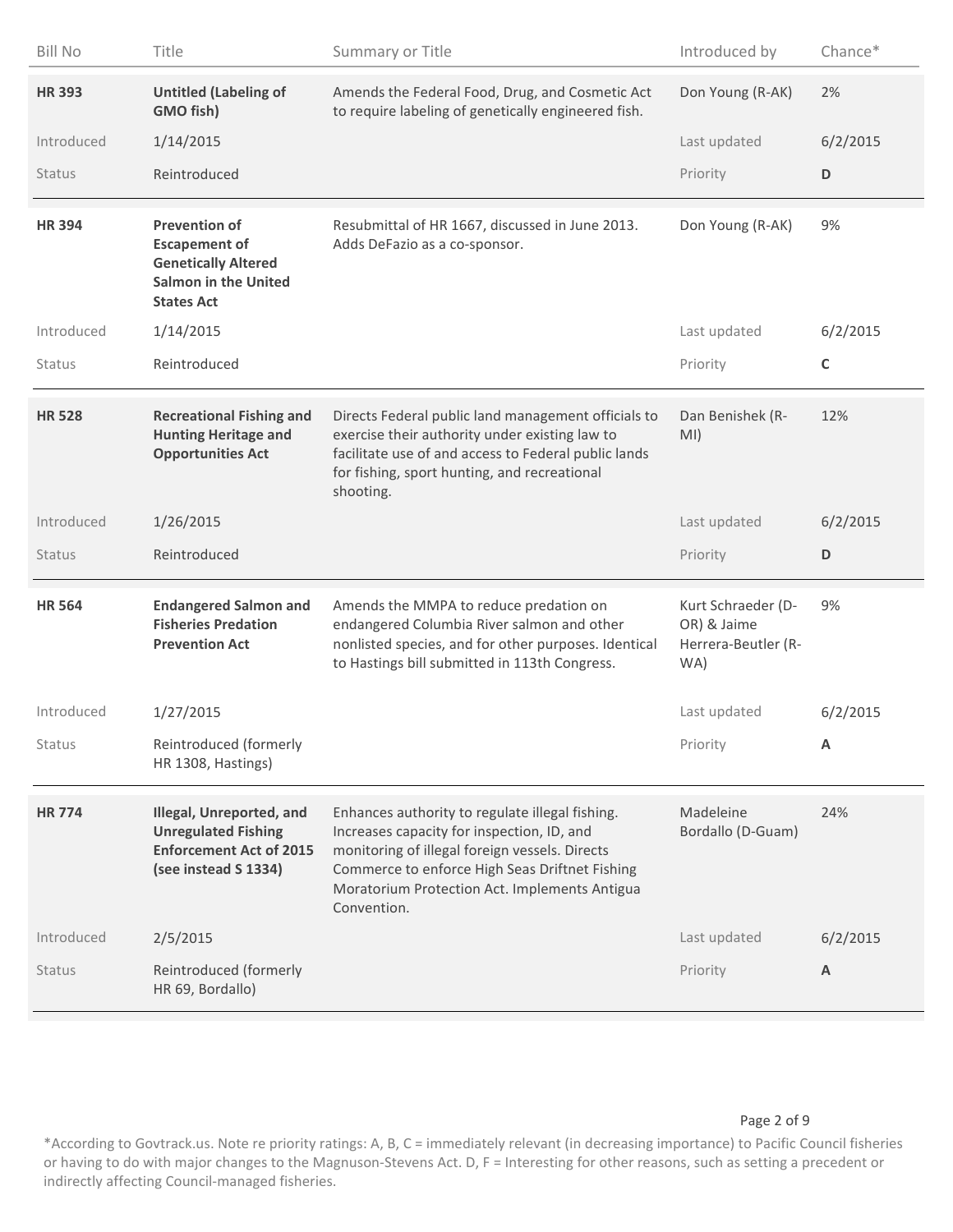| <b>Bill No</b> | Title                                                                                                                                        | Summary or Title                                                                                                                                                    | Introduced by             | Chance*  |
|----------------|----------------------------------------------------------------------------------------------------------------------------------------------|---------------------------------------------------------------------------------------------------------------------------------------------------------------------|---------------------------|----------|
| <b>HR 900</b>  | <b>National Monument</b><br><b>Designation</b><br><b>Transparency and</b><br><b>Accountability Act (see</b><br>also HR 330, S 228, S<br>437) | Requires congressional and State approval of<br>national monuments and restrictions on the use of<br>national monuments.                                            | Raul Labrador (R-<br>ID)  | 21%      |
| Introduced     | 2/11/2015                                                                                                                                    |                                                                                                                                                                     | Last updated              | 6/2/2015 |
| Status         | Referred to House<br><b>Natural Resources</b><br>Committee                                                                                   |                                                                                                                                                                     | Priority                  | C        |
| <b>HR 980</b>  | <b>Vessel Incidental</b><br><b>Discharge Act (see</b><br>instead S 373)                                                                      | Makes vessel discharge exception permanent. See<br>S 373 instead.                                                                                                   | Duncan Hunter (R-<br>CA)  | 5%       |
| Introduced     | 2/13/2015                                                                                                                                    |                                                                                                                                                                     | Last updated              | 6/2/2015 |
| Status         | Reported by committee<br>2/26/15.                                                                                                            |                                                                                                                                                                     | Priority                  | A        |
| <b>HR981</b>   | <b>Red Snapper Regulatory</b><br><b>Reform Act</b>                                                                                           | Amends the MSA in regard to Gulf of Mexico Red<br>Snapper management.                                                                                               | Bradley Byrne (R-<br>AK)  | 12%      |
| Introduced     | 2/13/2015                                                                                                                                    |                                                                                                                                                                     | Last updated              | 6/2/2015 |
| Status         | Introduced                                                                                                                                   |                                                                                                                                                                     | Priority                  | F        |
| <b>HR 1060</b> | <b>Sacramento Valley</b><br><b>Water Storage and</b><br><b>Restoration Act of 2015</b>                                                       | Directs Interior to support non-Federal investments<br>in water infrastructure improvements in the<br>Sacramento Valley, specifically the Sites Reservoir.          | Doug LaMalfa (R-<br>CA)   | 3%       |
| Introduced     | 2/25/2015                                                                                                                                    |                                                                                                                                                                     | Last updated              | 6/2/2015 |
| <b>Status</b>  | Introduced                                                                                                                                   |                                                                                                                                                                     | Priority                  | C        |
| <b>HR 1207</b> | <b>Healthy Fisheries</b><br><b>Through Better Science</b><br>Act (see S 1403)                                                                | Amends the MSA to require Commerce to develop<br>a plan to conduct stock assessments for all stocks<br>of fish for which a fishery management plan is in<br>effect. | Robert Wittman (R-<br>VA) | 4%       |
| Introduced     | 3/2/2015                                                                                                                                     |                                                                                                                                                                     | Last updated              | 6/2/2015 |
| Status         | New                                                                                                                                          |                                                                                                                                                                     | Priority                  | В        |

Page 3 of 9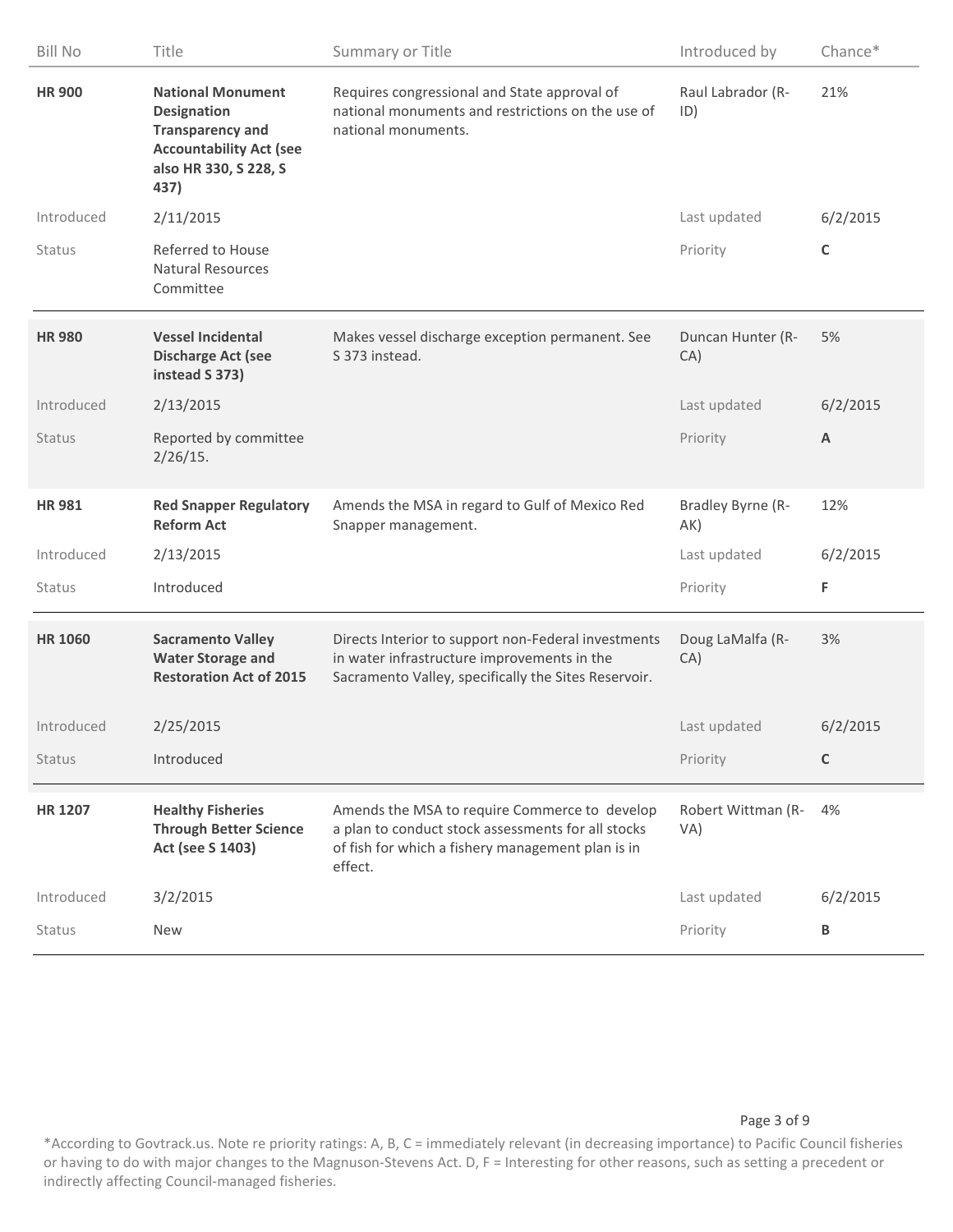| <b>Bill No</b> | Title                                                                                                                            | Summary or Title                                                                                                                                                                                                                                        | Introduced by                   | Chance*     |
|----------------|----------------------------------------------------------------------------------------------------------------------------------|---------------------------------------------------------------------------------------------------------------------------------------------------------------------------------------------------------------------------------------------------------|---------------------------------|-------------|
| <b>HR 1276</b> | <b>Coastal State Climate</b><br><b>Change Planning Act</b>                                                                       | Amends the Coastal Zone Management Act of 1972<br>to Commerce to establish a coastal climate change<br>adaptation planning and response program.                                                                                                        | Lois Capps (D-CA)               | 1%          |
| Introduced     | 3/4/2015                                                                                                                         |                                                                                                                                                                                                                                                         | Last updated                    | 6/2/2015    |
| <b>Status</b>  | Introduced                                                                                                                       |                                                                                                                                                                                                                                                         | Priority                        | $\mathsf C$ |
| <b>HR 1277</b> | <b>Ocean Acidification</b><br><b>Research Partnerships</b><br>Act                                                                | Provides for ocean acidification collaborative<br>research grant opportunities.                                                                                                                                                                         | Lois Capps (D-CA)               | 2%          |
| Introduced     | 3/4/2015                                                                                                                         |                                                                                                                                                                                                                                                         | Last updated                    | 6/2/2015    |
| Status         | Introduced                                                                                                                       |                                                                                                                                                                                                                                                         | Priority                        | $\mathsf C$ |
| <b>HR 1335</b> | <b>Strengthening Fishing</b><br><b>Communities and</b><br><b>Increasing Flexibility in</b><br><b>Fisheries Management</b><br>Act | Amends the MSA with the purpose of providing<br>flexibility for fishery managers and stability for<br>fishermen.                                                                                                                                        | Don Young (R-AK)                | 15%         |
| Introduced     | 3/4/2015                                                                                                                         |                                                                                                                                                                                                                                                         | Last updated                    | 6/2/2015    |
|                |                                                                                                                                  |                                                                                                                                                                                                                                                         |                                 |             |
| <b>Status</b>  | Passed House on<br>6/1/2015                                                                                                      |                                                                                                                                                                                                                                                         | Priority                        | A           |
| <b>HR 1826</b> | <b>Fishing Economy</b><br><b>Improvement Act</b>                                                                                 | Reauthorizes the MSA.                                                                                                                                                                                                                                   | Gregorio Sablan<br>(Guam - Ind) | 4%          |
| Introduced     | 4/15/2015                                                                                                                        |                                                                                                                                                                                                                                                         | Last updated                    | 6/2/2015    |
| <b>Status</b>  | Introduced; superceded;<br>"dead"                                                                                                |                                                                                                                                                                                                                                                         | Priority                        | A           |
| <b>HR 1869</b> | Environmental<br><b>Compliance Cost</b><br><b>Transparency Act</b>                                                               | Provides for transparency and reporting related to<br>costs incurred by the Bonneville Power<br>Administration and other power authorities related<br>to compliance with Federal environmental laws<br>impacting the conservation of fish and wildlife. | Paul Gosar (R-AZ)               | 3%          |
| Introduced     | 4/16/2015                                                                                                                        |                                                                                                                                                                                                                                                         | Last updated                    | 6/2/2015    |

#### Page 4 of 9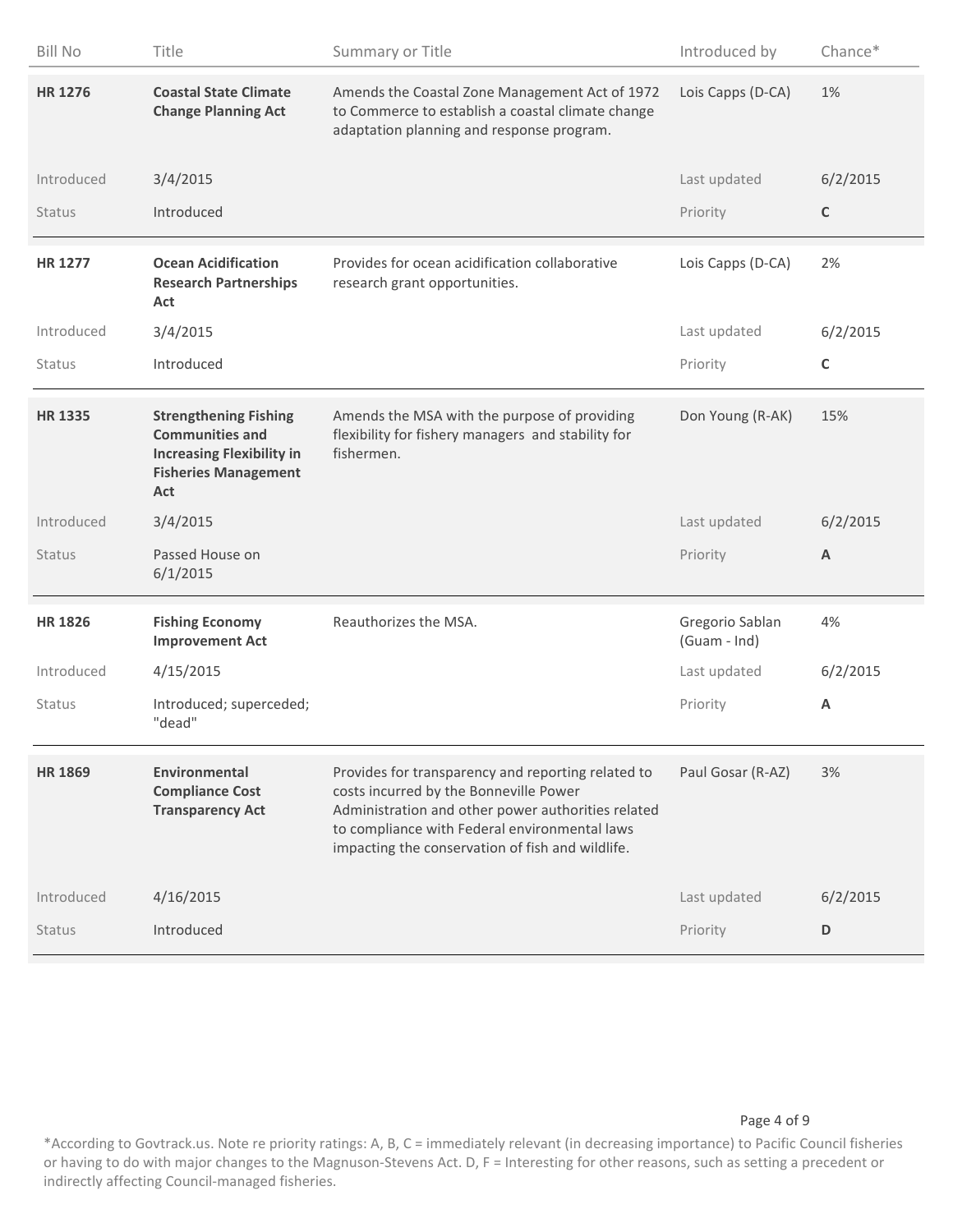| <b>Bill No</b> | Title                                                                          | Summary or Title                                                                                                                                                                             | Introduced by                   | Chance*        |
|----------------|--------------------------------------------------------------------------------|----------------------------------------------------------------------------------------------------------------------------------------------------------------------------------------------|---------------------------------|----------------|
| <b>HR 1987</b> | <b>Coast Guard</b><br><b>Authorization Act of</b><br>2015                      | Authorizes appropriations for the Coast Guard for<br>fiscal years 2016 and 2017. Funds Newport<br>helicopter. Incorporates HR 337 on maritime liens.                                         | Duncan Hunter (R-<br>CA)        | 24%            |
| Introduced     | 4/23/2015                                                                      |                                                                                                                                                                                              | Last updated                    | 6/2/2015       |
| Status         | Passed House 5/18/2015                                                         |                                                                                                                                                                                              | Priority                        | C              |
| <b>HR 2040</b> | <b>Striped Bass American</b><br><b>Heritage Act</b>                            | Designates the Atlantic striped bass as the National<br>Fish of the United States.                                                                                                           | Tom MacArthur (R-<br>NJ)        | 3%             |
| Introduced     | 4/28/2015                                                                      |                                                                                                                                                                                              | Last updated                    | 6/2/2015       |
| Status         | Introduced                                                                     |                                                                                                                                                                                              | Priority                        | D              |
| <b>HR 2106</b> | <b>Fisheries Investment</b><br>and Regulatory Relief<br><b>Act of 2015</b>     | Provides funding to support fisheries and the<br>communities that rely upon them, to clear<br>unnecessary regulatory burdens and streamline<br>Federal fisheries management. Amends S-K Act. | Frank Guinta (R-<br>NH)         | 6%             |
| Introduced     | 4/29/2015                                                                      |                                                                                                                                                                                              | Last updated                    | 6/2/2015       |
| Status         | Introduced                                                                     |                                                                                                                                                                                              | Priority                        | A              |
|                |                                                                                |                                                                                                                                                                                              |                                 |                |
| <b>HR 2168</b> | <b>West Coast Dungeness</b><br><b>Crab Management Act</b><br>(see also S 1143) | Makes the current Dungeness crab fishery<br>management regime permanent.                                                                                                                     | Jaime Herrera<br>Beutler (D-WA) | 6%             |
| Introduced     | 4/30/2015                                                                      |                                                                                                                                                                                              | Last updated                    | 6/2/2015       |
| Status         | Introduced                                                                     |                                                                                                                                                                                              | Priority                        | $\overline{A}$ |
| <b>HR 2541</b> | <b>Rhode Island</b><br>(see also S 1414)                                       | Amends the MSA to add Rhode Island to the Mid-<br>Fishermen's Fairness Act Atlantic Fishery Management Council.                                                                              | Jim Langevin (D-RI)             | 1%             |
| Introduced     | 5/21/2015                                                                      |                                                                                                                                                                                              | Last updated                    | 6/2/2015       |
| Status         | Introduced                                                                     |                                                                                                                                                                                              | Priority                        | D              |
| <b>Senate</b>  |                                                                                |                                                                                                                                                                                              |                                 |                |
| S 132          | <b>Oregon and California</b><br><b>Land Grant Act</b>                          | A bill to improve timber management on O&C<br>grant land, and for other purposes. Increases some<br>harvest, protects other forests.                                                         | Ron Wyden (D-OR)                | 21%            |
| Introduced     | 1/8/2015                                                                       |                                                                                                                                                                                              | Last updated                    | 6/2/2015       |

#### Page 5 of 9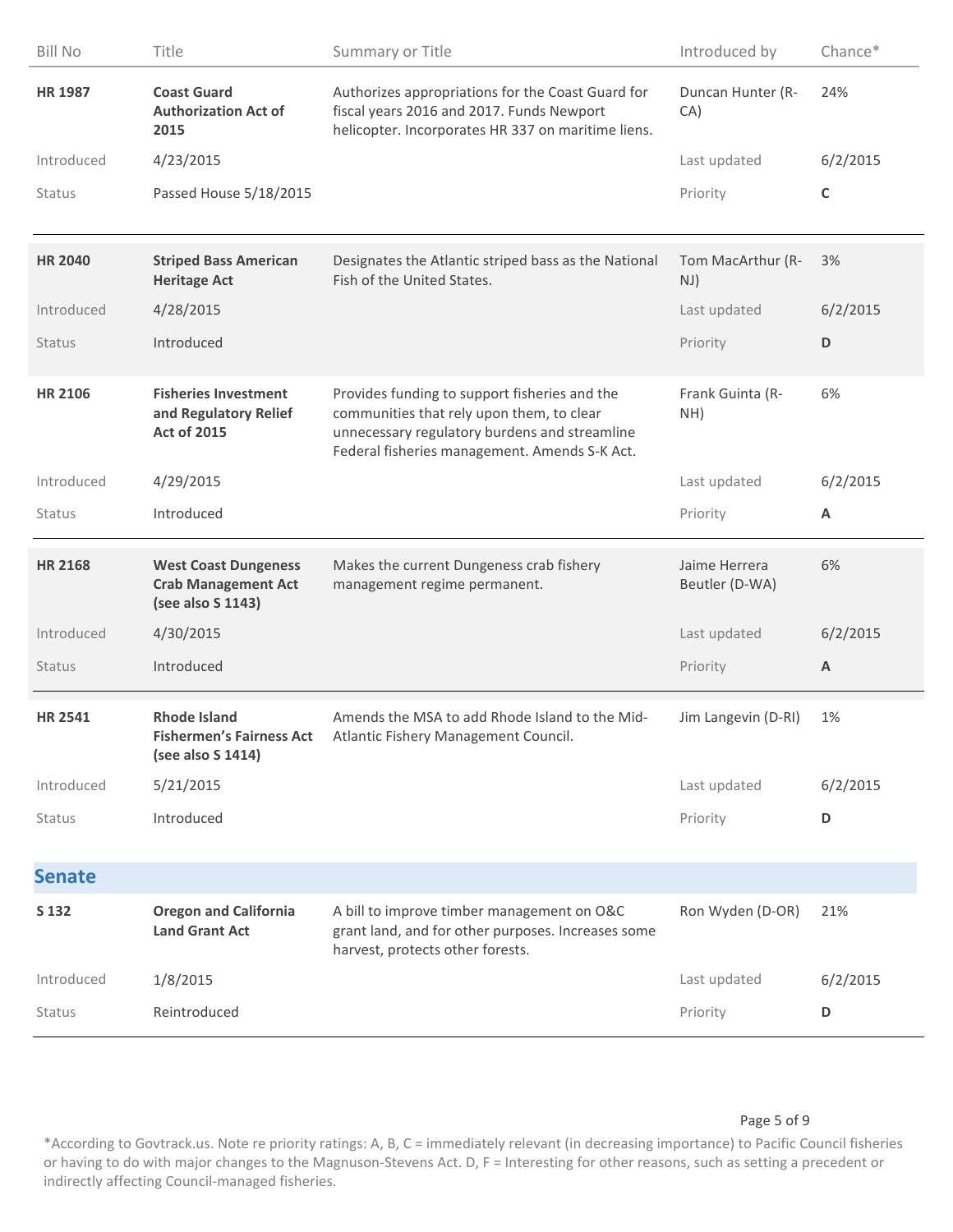| <b>Bill No</b> | Title                                                                                                                                                | Summary or Title                                                                                                                                                                                                                                                        | Introduced by            | Chance*  |
|----------------|------------------------------------------------------------------------------------------------------------------------------------------------------|-------------------------------------------------------------------------------------------------------------------------------------------------------------------------------------------------------------------------------------------------------------------------|--------------------------|----------|
| S 133          | <b>Klamath Basin Water</b><br><b>Recovery and Economic</b><br><b>Restoration Act</b>                                                                 | A bill to approve and implement the Klamath Basin<br>agreements, to improve natural resource<br>management, support economic development, and<br>sustain agricultural production in the Klamath River<br>Basin, etc. Discussed by LC in June 2014.                      | Ron Wyden (D-OR)         | 21%      |
| Introduced     | 1/8/2015                                                                                                                                             |                                                                                                                                                                                                                                                                         | Last updated             | 6/2/2015 |
| <b>Status</b>  | Reintroduced (formerly S<br>2727)                                                                                                                    |                                                                                                                                                                                                                                                                         | Priority                 | В        |
| S 176          | <b>Water in the 21st</b><br>Century Act (W21) (see<br>also HR 291)                                                                                   | A bill to advance integrated water management<br>and development through innovation, resiliency,<br>conservation, and efficiency in the 21st century.                                                                                                                   | Barbara Boxer (D-<br>CA) | 1%       |
| Introduced     | 1/13/2015                                                                                                                                            |                                                                                                                                                                                                                                                                         | Last updated             | 6/2/2015 |
| <b>Status</b>  | Reintroduced                                                                                                                                         |                                                                                                                                                                                                                                                                         | Priority                 | C        |
| S 190          | <b>Imported Seafood</b><br><b>Safety Standards Act</b>                                                                                               | Prohibits imports of seafood from a foreign country<br>unless certified compliant with U.S. standards.<br>Yearly inspection of foreign export facilities and<br>20% of all imported seafood. Foreign seafood could<br>only be imported at ports with trained personnel. | David Vitter (R-LA)      | 15%      |
|                |                                                                                                                                                      |                                                                                                                                                                                                                                                                         |                          |          |
| Introduced     | 1/20/2015                                                                                                                                            |                                                                                                                                                                                                                                                                         | Last updated             | 6/2/2015 |
| <b>Status</b>  | Introduced                                                                                                                                           |                                                                                                                                                                                                                                                                         | Priority                 | B        |
| S 225          | Hunting, Fishing, and<br><b>Recreational Shooting</b><br><b>Protection Act (see also</b><br>S 405)                                                   | Amends the Toxic Substances Control Act to clarify<br>the jurisdiction of the EPA with respect to lead<br>bullets and fishing tackle. Exempts those articles<br>from a definition under that Act.                                                                       | John Thune (R-SD)        | 1%       |
| Introduced     | 1/21/2015                                                                                                                                            |                                                                                                                                                                                                                                                                         | Last updated             | 6/2/2015 |
| <b>Status</b>  | Reintroduced                                                                                                                                         |                                                                                                                                                                                                                                                                         | Priority                 | D        |
| S 228          | <b>National Monument</b><br><b>Designation</b><br><b>Transparency and</b><br><b>Accountability Act (see</b><br>also S 556, HR 900, S<br>437, HR 330) | Requires congressional and State approval of<br>national monuments and restrictions on the use of<br>national monuments.                                                                                                                                                | Michael Crapo (R-<br>ID) | 20%      |
| Introduced     | 1/21/2015                                                                                                                                            |                                                                                                                                                                                                                                                                         | Last updated             | 6/2/2015 |

Page 6 of 9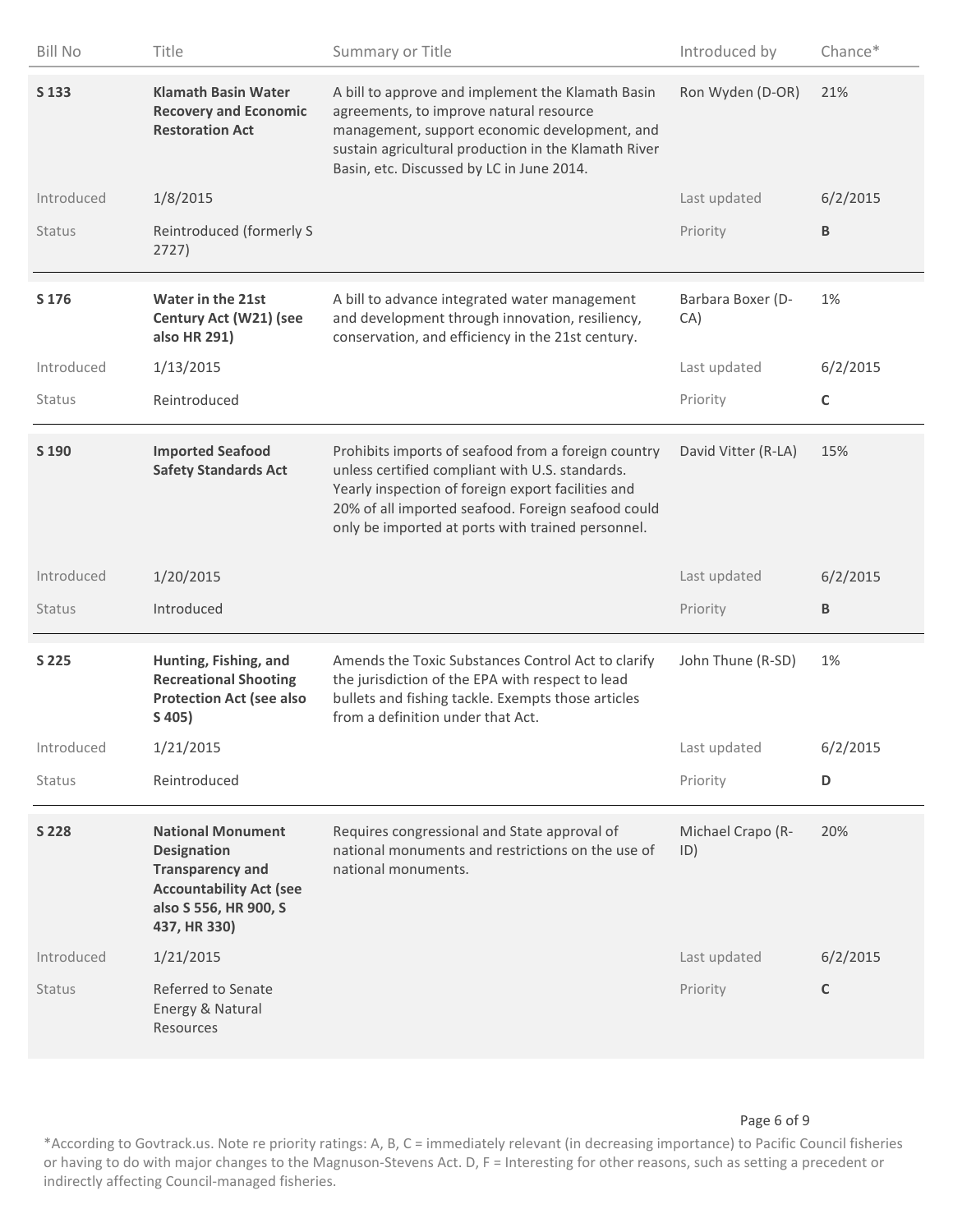| <b>Bill No</b> | Title                                                                                                      | Summary or Title                                                                                                                                                                                 | Introduced by             | Chance*     |
|----------------|------------------------------------------------------------------------------------------------------------|--------------------------------------------------------------------------------------------------------------------------------------------------------------------------------------------------|---------------------------|-------------|
| S 373          | <b>Vessel Incidental</b><br><b>Discharge Act (see also</b><br>HR 980)                                      | Establishes nationally uniform and environmentally<br>sound standards governing discharges incidental to<br>the normal operation of a vessel. (Makes current<br>NPDES exemption permanent).      | Marco Rubio (R-FL)        | 38%         |
| Introduced     | 2/4/2015                                                                                                   |                                                                                                                                                                                                  | Last updated              | 6/2/2015    |
| Status         | Reintroduced (formerly S<br>3570, Rubio). Reported<br>by committee 2/26/15                                 |                                                                                                                                                                                                  | Priority                  | A           |
| S 405          | <b>Bipartisan Sportsmen's</b><br>Act of 2015 (see instead<br>S 659, HR 556)                                | A bill to protect and enhance opportunities for<br>recreational hunting, fishing, and shooting, and for<br>other purposes.                                                                       | Lisa Murkowski (R-<br>AK) | 38%         |
| Introduced     | 2/5/2015                                                                                                   |                                                                                                                                                                                                  | Last updated              | 6/2/2015    |
| Status         | Reintroduced. Formerly<br>S 1335, Murkowski.<br>Reported by committee<br>2/9                               |                                                                                                                                                                                                  | Priority                  | D           |
| S437           | <b>Improved National</b><br><b>Monument Designation</b><br>Process Act (see also HR<br>900, S 228, HR 330) | Requires congressional approval of national<br>monuments and restrictions on the use of national<br>monuments, and establishes requirements for the<br>declaration of marine national monuments. | Lisa Murkowski (R-<br>AK) | 16%         |
| Introduced     | 2/10/2015                                                                                                  |                                                                                                                                                                                                  | Last updated              | 6/2/2015    |
| Status         | Reintroduced.                                                                                              |                                                                                                                                                                                                  | Priority                  | $\mathsf C$ |
| S 556          | <b>Bipartisan Sportsmen's</b><br>Act of 2015 (see also HR<br>225, S 405)                                   | A bill to protect and enhance opportunities for<br>recreational hunting, fishing, and shooting, and for<br>other purposes                                                                        | Lisa Murkowski (R-<br>AK) | 30%         |
| Introduced     | 2/25/2015                                                                                                  |                                                                                                                                                                                                  | Last updated              | 6/2/2015    |
| Status         | Reintroduced (formerly S<br>1335, Murkowski)                                                               |                                                                                                                                                                                                  | Priority                  | D           |
| S 659          | <b>Bipartisan Sportsmen's</b><br><b>Act of 2015</b>                                                        | A bill to protect and enhance opportunities for<br>recreational hunting, fishing, and shooting, and for<br>other purposes                                                                        | Dan Sullivan (R-AK)       | 5%          |
| Introduced     | 3/4/2015                                                                                                   |                                                                                                                                                                                                  | Last updated              | 6/2/2015    |
| Status         | Introduced                                                                                                 |                                                                                                                                                                                                  | Priority                  | D           |

#### Page 7 of 9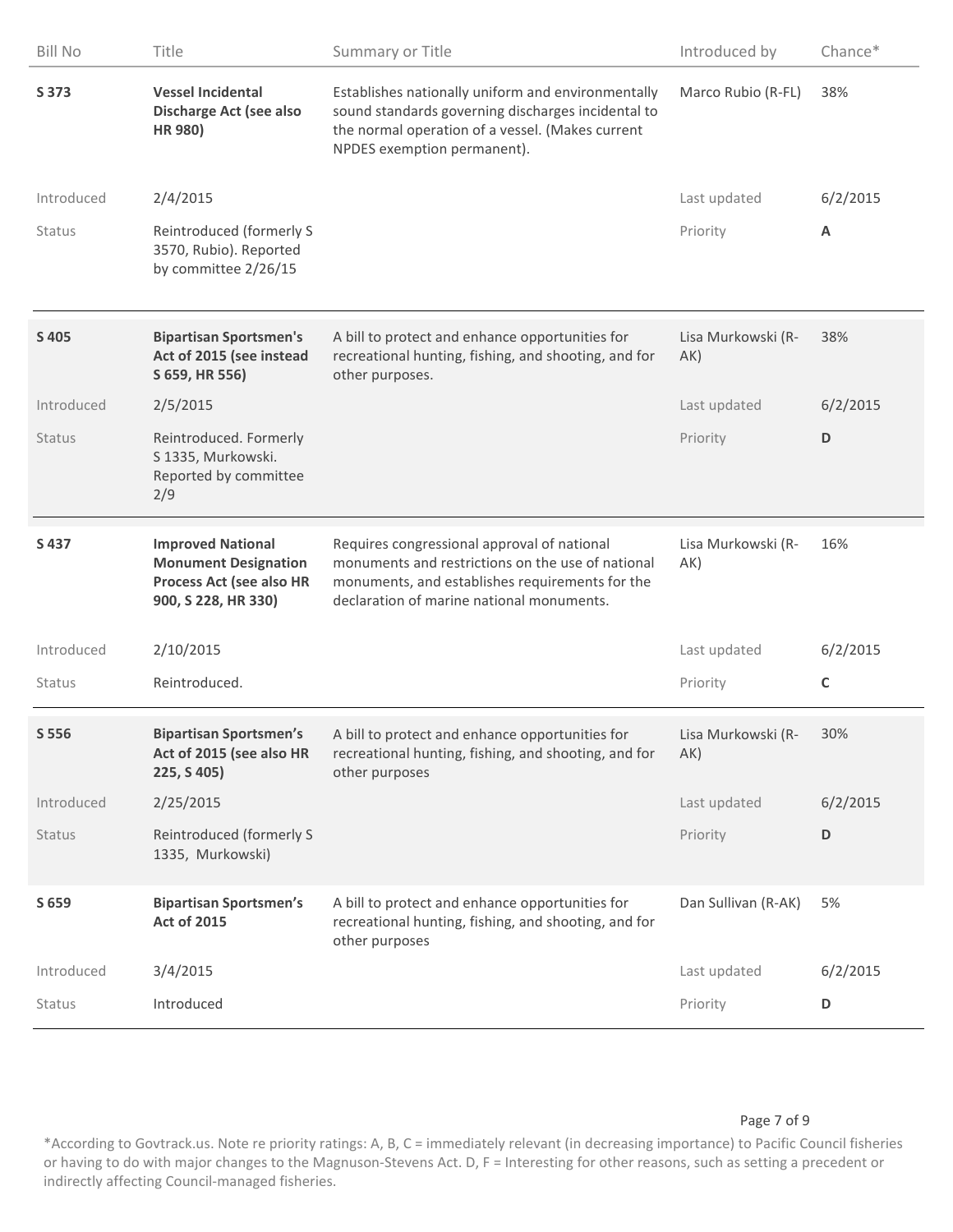| <b>Bill No</b> | Title                                                                                                         | Summary or Title                                                                                                                                                                                                                                 | Introduced by             | Chance*  |
|----------------|---------------------------------------------------------------------------------------------------------------|--------------------------------------------------------------------------------------------------------------------------------------------------------------------------------------------------------------------------------------------------|---------------------------|----------|
| S 738          | <b>Genetically Engineered</b><br><b>Salmon Risk Reduction</b><br>Act                                          | To reduce the risks associated with genetically<br>altered salmon in the United States                                                                                                                                                           | Lisa Murkowski (R-<br>AK) | 8%       |
| Introduced     | 3/12/2015                                                                                                     |                                                                                                                                                                                                                                                  | Last updated              | 6/2/2015 |
| Status         | Introduced                                                                                                    |                                                                                                                                                                                                                                                  | Priority                  | C        |
| S 1140         | <b>Federal Water Quality</b><br><b>Protection Act</b>                                                         | Revises the definition of the term "waters of the<br>United States." Halts an ongoing COE/EPA<br>rulemaking to clarify and restore Clean Water Act<br>protections for certain water bodies.                                                      | John Barrasso (R-<br>WY)  | 10%      |
| Introduced     | 4/30/2015                                                                                                     |                                                                                                                                                                                                                                                  | Last updated              | 6/2/2015 |
| Status         | Introduced. Hearing held<br>5/19.                                                                             |                                                                                                                                                                                                                                                  | Priority                  | C        |
| S 1143         | <b>West Coast Dungeness</b><br><b>Crab Management Act</b><br>(see also HR 2168)                               | Makes the authority of States of Washington,<br>Oregon, and California to manage the Dungeness<br>crab fishery permanent.                                                                                                                        | Maria Cantwell (D-<br>WA) | 3%       |
|                |                                                                                                               |                                                                                                                                                                                                                                                  |                           |          |
| Introduced     | 4/30/2015                                                                                                     |                                                                                                                                                                                                                                                  | Last updated              | 6/2/2015 |
| Status         | Introduced                                                                                                    |                                                                                                                                                                                                                                                  | Priority                  | A        |
| S 1236         | Hydropower<br><b>Improvement Act of</b><br>2015                                                               | Amends the Federal Power Act to modify certain<br>requirements relating to license applications<br>before FERC. Aimed at streamlining process for<br>small projects.                                                                             | Lisa Murkowski (R-<br>AK) | 30%      |
| Introduced     | 5/6/2015                                                                                                      |                                                                                                                                                                                                                                                  | Last updated              | 6/2/2015 |
| Status         | Introduced                                                                                                    |                                                                                                                                                                                                                                                  | Priority                  | В        |
| S 1334         | Illegal, Unreported, and<br><b>Unregulated Fishing</b><br><b>Enforcement Act of 2015</b><br>(see also HR 774) | Strengthens enforcement mechanisms to stop<br>illegal, unreported, and unregulated fishing, and<br>amends the Tuna Conventions Act of 1950 to<br>implement the Antigua Convention. The Council<br>has commented on this and similar legislation. | Lisa Murkowski (R-<br>AK) | 26%      |
| Introduced     | 5/13/2015                                                                                                     |                                                                                                                                                                                                                                                  | Last updated              | 6/2/2015 |